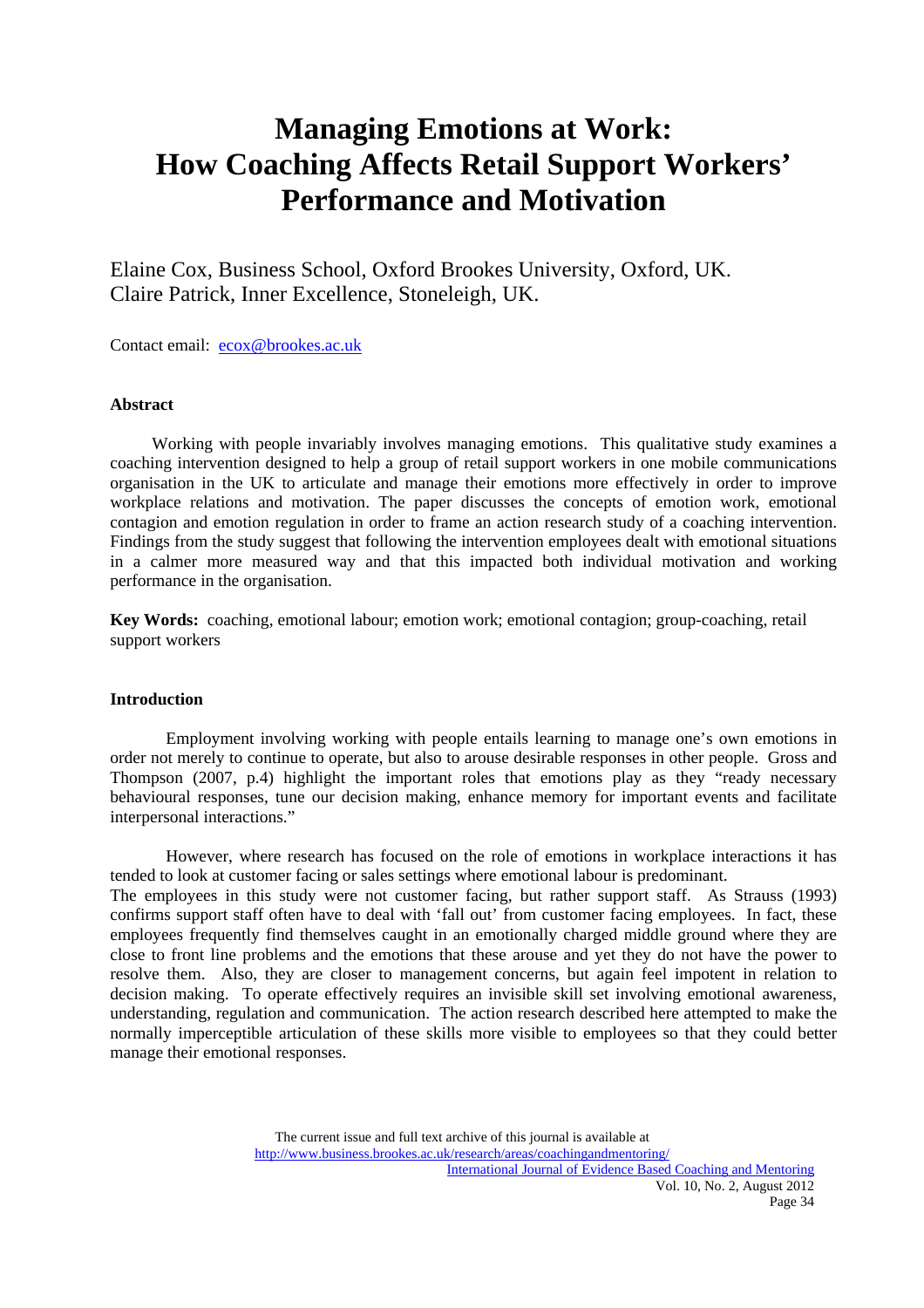In addition, with the exception of Grant, Curtayne and Burton's paper (2009) there is little exploration of how external coaching can be used with employees at lower levels in organisations, especially to increase emotional awareness or other personal attributes that benefit working practices. There are potentially three reasons for this. The first is an historical view of emotions as non-rational, disorganised interruptions of mental activity that are out of place in an organisational context (Ashforth & Humphrey, 1995; Fineman, 2000). Although this perception is outdated in terms of the research, it still pervades some parts of organisations. The second reason is that, as Davis (2009, 60S) points out, a relatively narrow focus on the risk of negative emotional health could have "diverted attention away from the exploration of the potential health benefits of positive emotions." Thirdly, and perhaps most significantly, it could be that there is a lag between the growing complexity and expectations on workers, and the amount of employer investment in developing emotional awareness and resilience for their employees to support that complexity.

 This paper then, describes an action research study of a combined individual and group coaching intervention that took place over a period of 12 months with a group of 15 retail support workers employed in a large mobile communications company in the UK. The aim of the paper is to report on how the intervention reached its objectives in helping these employees: i) identify counter-productive emotional responses; ii) improve their ability to handle the emotional aspects of interactions and iii) develop a stronger 'presence'. Presence in this context meant achieving the motivation and effectiveness necessary to take control in difficult situations.

 The paper is divided into four sections: the first outlines five areas of relevant literature, four relating to the theoretical underpinning of the problem: emotional labour, emotion work; emotional contagion and emotional climate, and one pertaining to the proposed resolution: combined coaching and group-coaching. In section two, the action research methodology is explained and is followed in section three by a description of the coaching and group-coaching intervention. Findings are discussed in section four.

## **Literature**

## *Emotional Labour*

 In all jobs there are inevitably situations where either the stimulation or suppression of emotions could be in conflict with actual felt emotions. However, there is some debate around whether the recognition and management of emotions is emotional labour or something else. Hochschild (1983) introduced the term 'emotional labour' to describe the roles particular workers play in order to create appropriate emotional responses as part of their employment function. She identified sales, clerical and service work as jobs that call for 'emotional labour' - jobs where normal personal emotions are modified or countered in some way in order to enable employees to influence others, handle complaints, and resolve issues and discrepancies. Emotional labour has since been recognised as a potential hazard to the well-being of a range of different working populations. Research into the effects on police, nurses, mental health and care workers, for instance, has indicated that the consequences of workercustomer/client interactions can have considerable effects on the health and well-being of workers (Wharton, 1999). This in turn affects organisational effectiveness and profitability.

 The issues that arise in jobs that involve emotional labour mainly refer to the roles people play in order to create appropriate emotions and the conflict this creates between surface acting and deep acting (Van Dijk & Kirk Brown, 2006). Surface acting can arouse alienation between the self of the employee and his/her actions (Hochschild, 1983). Thus emotional labour has been conceptualised as an act of pretence that results in emotional dissonance which can be damaging, causing stress and burnout.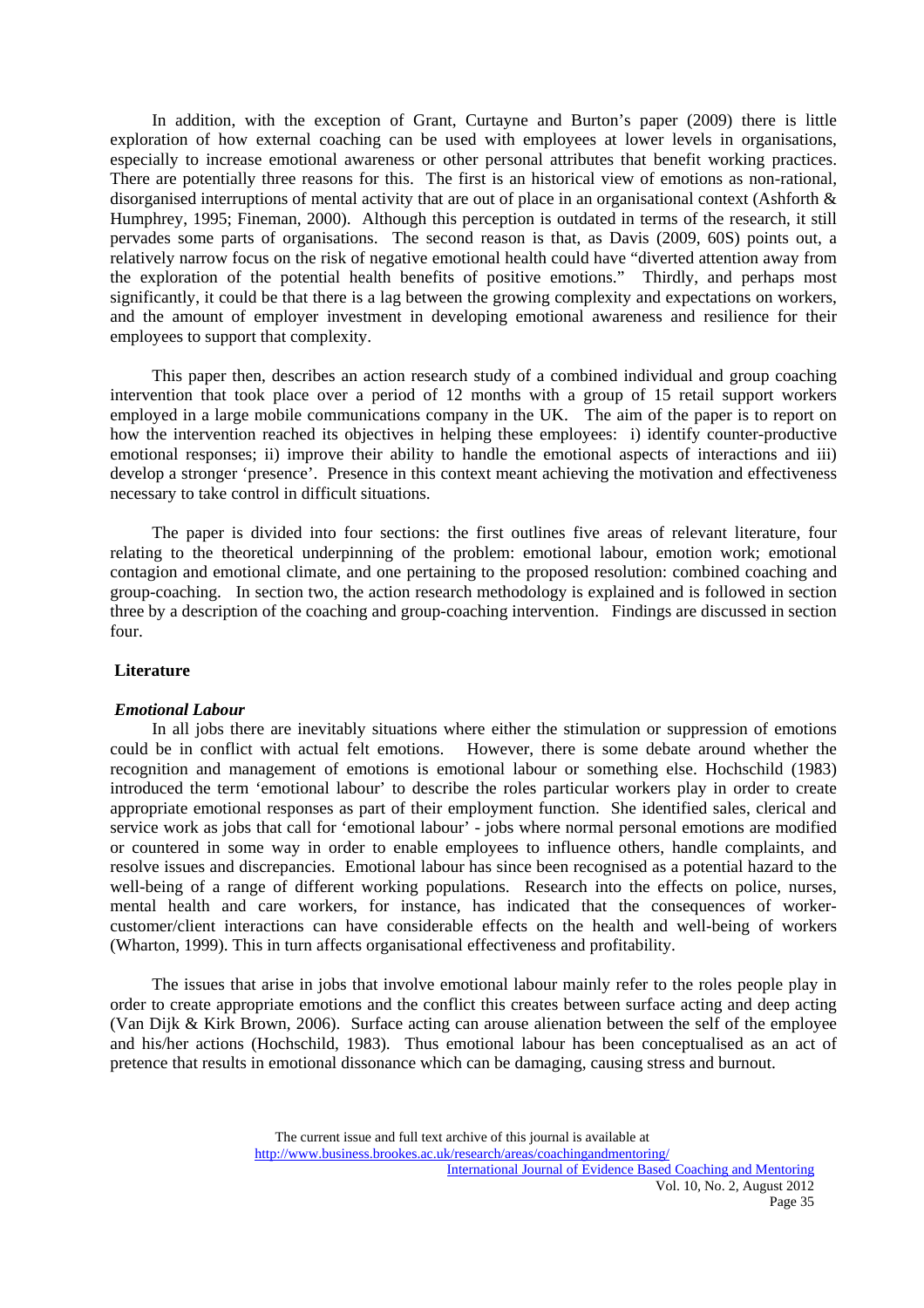#### *Emotion Work*

 By contrast, emotion work refers to a more general emotion and feeling management process, and is defined as the quality of interaction between employees and the people with whom they interact in the workplace (Zapf, 2002). Payne (2009, p.350) explains how emotion work is different from emotional labour in that employees display "genuine feelings towards customers and clients," rather than playing a role. In the literature on emotion work, the skilled management of emotions is seen as valuable in all working situations where people are involved, not just those in the front line.

 Some commentators even argue that emotion work should be considered as a form of skilled work with workers becoming 'truly multi-skilled social actors' (Bolton, 2004, p. 33). This complexity is recognised by other authors, such as Judge and Kammeyer-Mueller (2008:147) who suggest that "coping with emotion work is a complex process that will likely vary by the episode (dealing with an angry customer is likely a different process from dealing with a co-worker who made *you* angry)" (author emphasis). Emotion work is also discussed by Strauss (1993), who introduced the term 'articulation work' to describe the coordination and integration needed to bring together or 'mesh' the various contexts, tasks and clusters of tasks that constitute the workplace. Fjuk, Smordal and Nurminen (1997) later describe articulation work as facilitating the intersection between actors' meanings (beliefs, attitudes, perspectives and emotions), tasks, responsibilities, obligations, commitments and conceptual structures, as well as time and space. More recently, Hampson and Junor (2005, 2010) have described how service workers perform 'articulation work' that uses a blend of emotional, cognitive, technical and time management skills to solve customer problems. It is this articulation of skills that forms the basis for the intervention described in this study.

 Judge and Kammeyer-Mueller (2008) further suggest that the emotion regulation processes inherent in emotion work can have an impact on affective states, including discrete emotions, and can result in increased work satisfaction and performance and decreased workplace deviance. They explain (2008:147) that coping with emotions is multifaceted, involving both internal and external acts. Similarly Ashkanasy (2000, p.59) has described how people can regulate their emotional responses at various points in the emotion process: externally, at the level of the problem, by removing themselves from the emotional situation; internally, by some form of cognitive regulation that changes their appraisal of the situation; internally, by responding differently to the emotional arousal itself (taking time out for example); or externally, by modifying their ultimate response (smiling at someone instead of punching them). Regulation of emotion is also discussed by Tugade and Fredrickson (2007) who suggest that regulating positive expression of emotions can be effective for coping with negative experiences and can, in turn, increase resilience.

 Very little empirical research has been undertaken to explore how training and other interventions can support employees involved in emotional labour or emotion work. Schweingruber and Berns (2005) however, do describe how a door-to-door sales company trains salespeople to engage in emotion management. They report how the company engages in emotion mining, the search for and development of potential emotional capital in salespeople's biographies and uses that as an emotional bridge between the salesperson's current self and the self that is supposed to be developed for the job. This article emphasizes the reflexive relationship between emotion management and the self, but does not mention workplace initiatives to develop such management.

#### *Emotional Contagion*

 Whilst being mindful and empathetic of others' emotional states can be seen as a good, 'intelligent', attribute, taking on others' negative emotions could be seen as detrimental. George and Brief (1992) for example, showed that group emotions can influence work outcomes. Barsade (2002, p. 670) too has found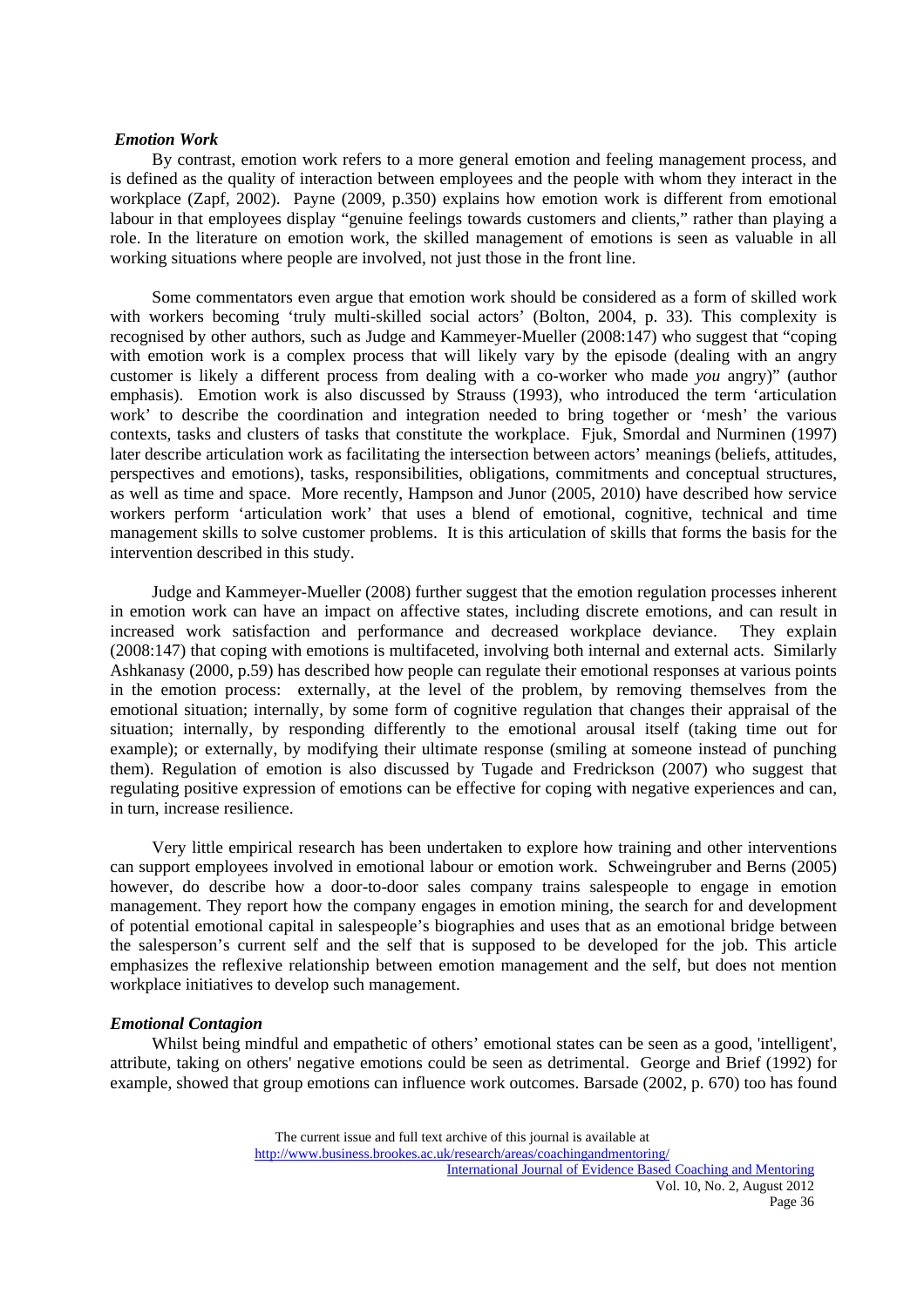that emotional contagion plays a significant role in work-group dynamics and that group members experience moods at work that "ripple out and, in the process, influence not only other group members' emotions but their group dynamics and individual cognitions, attitudes, and behaviors as well".

 Such emotional contagion has been defined by Hatfield and Rapson (2004, p. 131) as "the tendency to automatically mimic and synchronize expressions, vocalizations, postures, and movements with those of another person and, consequently, to converge emotionally" and they confirm there is evidence from researchers looking at transference and counter transference in a variety of settings, that people tend from moment to moment to 'catch' others' emotions (2004, p.135).

 Elsewhere, Hatfield *et al*. (1994, p.99) have suggested that an "awareness of the existence of emotional contagion may prove useful in understanding and perhaps advancing various areas of interpersonal communications." If employees become conscious and understand how they 'catch' emotions from each other, then they are better able to intervene and respond appropriately to those emotions and to help others to do the same. Further, as Saavedra comments (2008:436) "influencing the contagion process could produce dramatic organisational results".

 The literature suggests that the 'catching' of negative affect could interfere with productivity as well as with the wellbeing of a work group or individual staff members. However, despite the importance of this phenomenon in the workplace, and the known capacity of coaching to raise people's awareness, no research has been done to explore how coaching interventions may affect employees' ability to resist or generate emotional contagion.

## *Emotional Climate*

 The benefits of improved emotional climate in the workplace have been studied by Vallen (1993), who suggested that the creation of a more supportive and participative work climate may reduce withdrawal and increase productivity and De Rivera (1992) has argued that ways in which emotions are expressed and received within a work-group will define its emotional climate. Research also indicates that a strong emotional link between workers can increase their satisfaction: co-worker solidarity is associated with greater job satisfaction and good relations with management (Hodson 1997). Similarly, according to Hartel, Gough *et al*. (2008:30) workers who like each other and have good relationships with each other are more likely to have good peer communications, greater job satisfaction, and good relations with management. Based on their findings, Hartel, Gough *et al*. moved away from the idea of emotional competence, based on the concept of emotional intelligence, and now propose a model of positive and negative emotion management skills that affect others' emotions and the emotional climate. In order to encourage positive emotions and reduce negative ones our intervention focused on the development of these self-directed emotional management skills.

# *Coaching and Group-coaching*

 In the coaching literature, Peltier (2001 p.85) suggests that it is the coach's role to help clients become aware of the "styles, patterns and specific thoughts that cause negative emotions and problem behaviour, substituting effective thoughts and patterns instead," and Lee (2003:28) incorporates emotions as a key element of his ACE FIRST model, suggesting that it is an important part of self-awareness to be able to identify feelings. Lee argues (2003) that encouraging managers, for instance, "to notice, name, accept and understand their emotions is a key aspect of leadership coaching, since emotions – and particularly unconscious emotions – are an important potential block to change" (2003:31). A limited amount of research has been carried out in relation to how coaches deal with emotions in their clients (Cox & Bachkirova, 2007), and some into coaching and emotional awareness (e.g. Grant, 2007). However, there is almost no research undertaken with workers at lower levels in an organisation. In their recent review of management coaching literature, Nielsen and Norreklit (2009) found that coaching below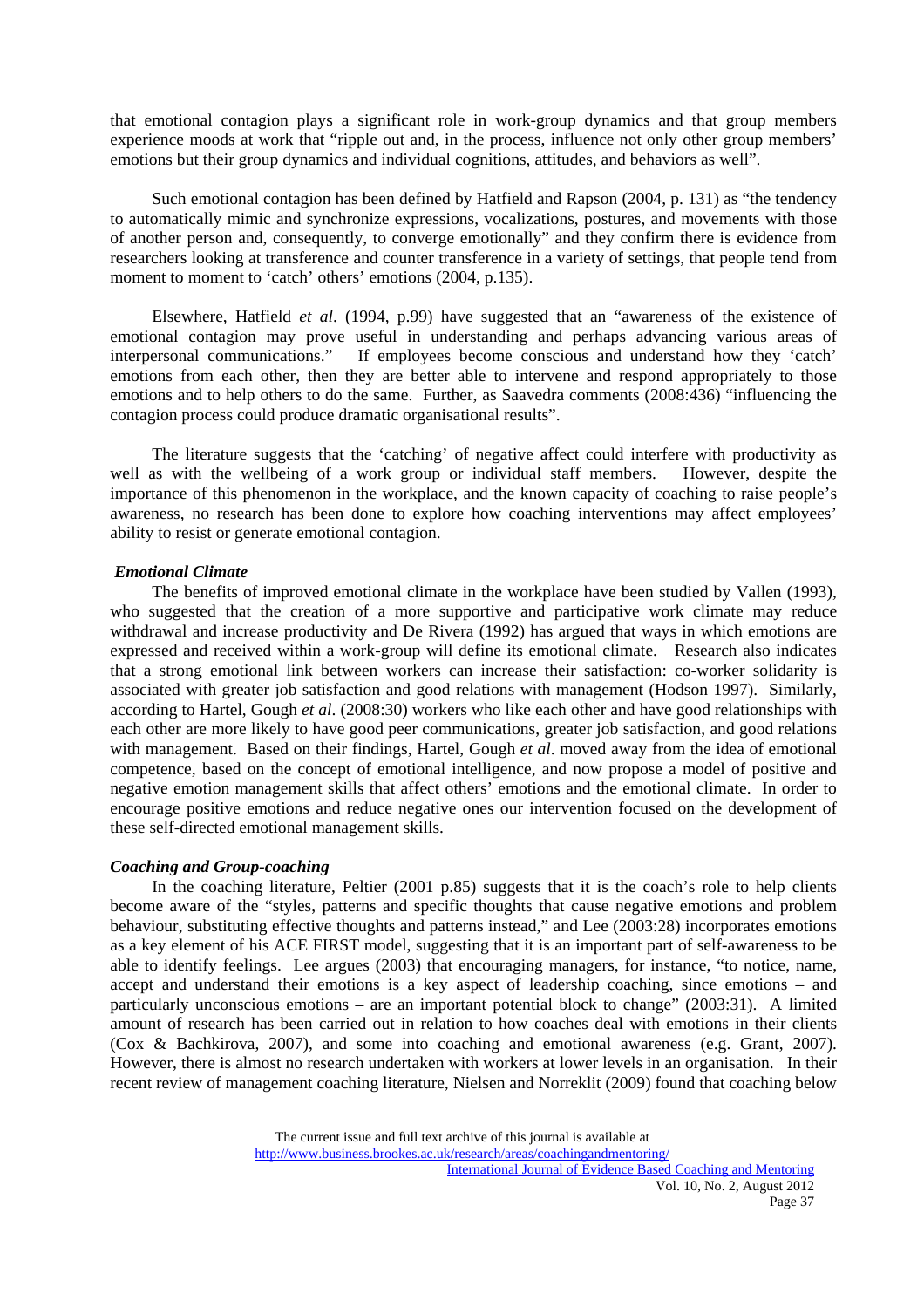executive level usually involves control and direct monitoring. This suggests that individual, nondirective coaching, such as that used in our study, is unusual for this group of employees.

 It has also been noted that coaching literature fails to recognise that individual coaching is often not able to proceed effectively without group cooperation especially when the individual goals of members of a single organisation overlap (Ives & Cox, 2012). Clutterbuck (2010) too argues that group coaching is indispensable where external factors have a significant impact the individuals and in such circumstances, according to Hudson (1999), individual coaching has limitations and group coaching can be a more appropriate coaching option. Haug's (2011) research with a project management team in Germany appears to confirm this. She found that team dynamics can lead to ineffective and even destructive behaviour, but that coaching the team seems to mitigate this tendency. Similarly, Woodhead's (2011) study with professional multi-disciplinary teams in the National Health Service, shows how coaching supports team-work by providing: "a forum for dialogue and thereby improving communication, giving focus and clarity of shared goals, increasing trust and collaboration that allows participants to see beyond each other's professional image, and enabling a systemic understanding and approach to problem solving, decision making and commitment to achieving collective outcomes" (p.114).

 Although there are synergies with team coaching, group-coaching is also similar to groupwork, which has been described by Shulman (2008) as a 'mutual aid system' that seeks to help people to help each other. Crucially, groupwork is concerned with the ways in which individuals and groups can build more fulfilling lives for themselves and for their communities. Shulman (2008:306) also suggests that a combination of individual and groupwork can be beneficial: "rather than robbing the individual work of its vitality, group discussion often enriches the content of the individual sessions. As clients listen to issues and understand how others experience problems, they may be put in touch with feelings of their own that were not previously evident." In an earlier empirical study, Olivero, Bane, and Kopelman (1997) had used task-specific outcome measures to assess the impact of training and coaching. They found that the combined use of coaching and training was more effective than training alone.

## **Methodology**

 An action research approach was taken to explore a year-long combined coaching and groupcoaching intervention in a retail support setting of a UK based mobile communications firm. After a pre-Christmas audit, the company's performance goals for a particular work-group were published. These were identified as: learning to identify and replace counter-productive coping strategies with more effective responses; generating a greater sense competence and confidence; improving abilities in handling the emotional aspects of interactions in self and others. Thus the specific objectives of the research were set as: 1) Devise and implement a coaching intervention to generate emotional awareness; 2) Carryout action research to monitor the achievement of the organisational goals.

 Action research is particularly suited for situations where no data is currently available and learning via an intervention is planned. The action research approach adopted most resembled the Industrial Action Research (IAR) described by Kemmis and McTaggart (2007:275) which is "humanistic and individualistic rather than critical" and is typically consultant driven, but includes collaboration between researchers and members of different levels of the organization.

 Many action research studies are undertaken solely by an individual practitioner-researcher in collaboration with the research participants. In this study however, there were two researchers, only one of whom acted as the coach-practitioner. This overcame one of the criticisms of action research, namely that respondents may give the practitioner-researcher only positive feedback on the intervention (Denscombe, 2007). Two cycles of intervention were planned in line with customary action research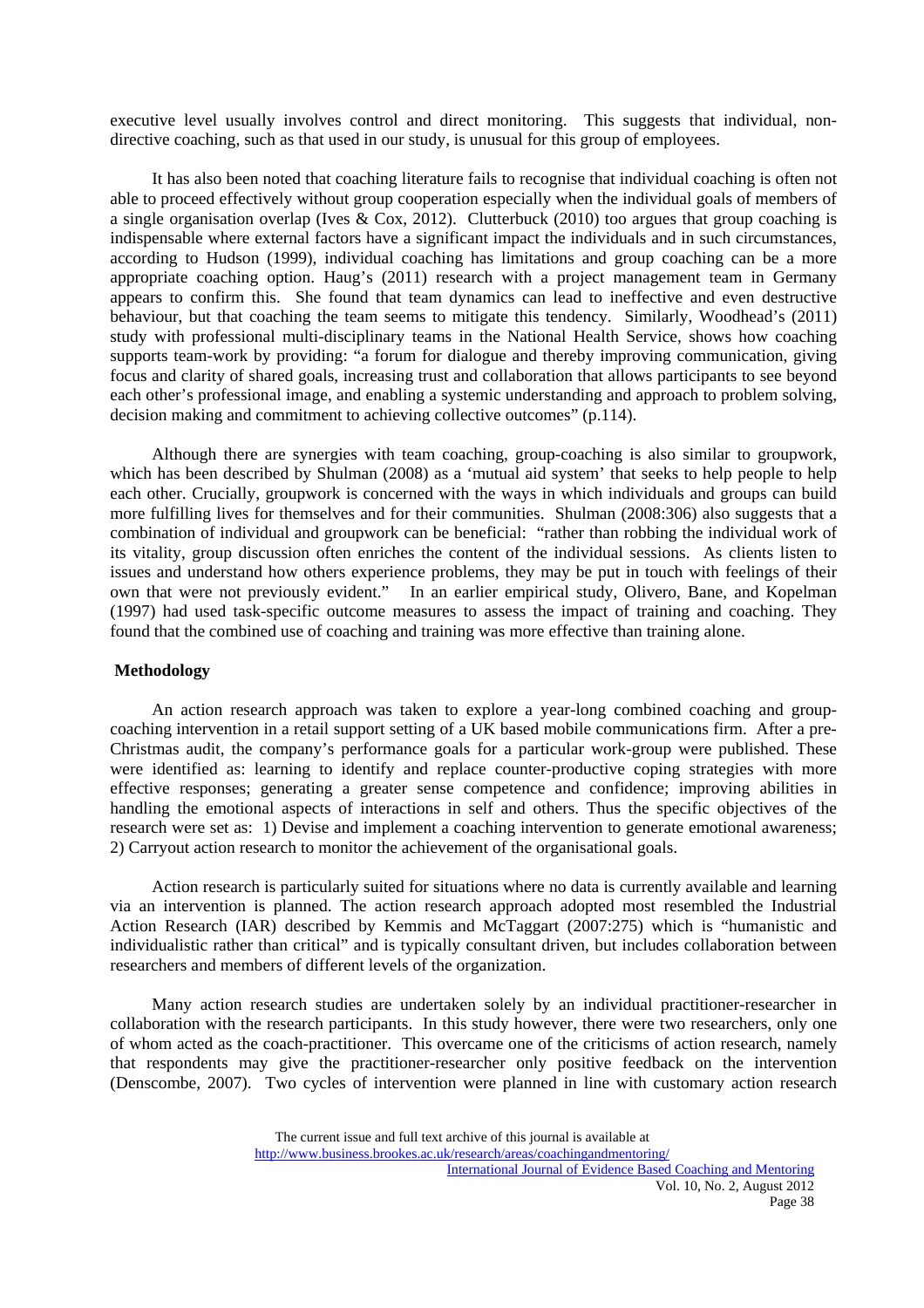practices (Reason and Bradbury, 2006) and there were three distinct phases of data collection as shown in Figure 1.



**Figure 1: The Action Research and Data Collection Process** 

 The work-group comprised 15 retail employees, including the core support team and a number of closely allied employees, all of whose work involved co-ordinating and organising timely deliveries to over 800 retail outlets. Ages ranged from 18 to mid 40s and there was a mix of males and females.

 Underpinning the intervention and the chosen action research methodology is a social constructivist epistemology that believes that reality is constructed through individual action: our employees created meaning through interaction with each other and their workplace. Thus, like most coaches, we accepted that meaningful learning is a social process that occurs through our dealings and relationships with others. Our choice of data collection methods also reflects this: i) a stem sentence questionnaire, ii) focus groups, held part way through the intervention; and iii) a reflective diary maintained by the coach. The timing and purpose of each method is set out in Table 1.

| <b>Method</b>               | <b>Timing</b>           | <b>Purpose</b>                               |
|-----------------------------|-------------------------|----------------------------------------------|
| Stem sentence questionnaire | Before the intervention | Identify current coping strategies           |
| to 15 respondents           |                         |                                              |
| Coach Diary                 | Throughout intervention | Monitor how aspects of the intervention best |
|                             |                         | enable identification and management of      |
|                             |                         | emotional issues and make adjustments to the |
|                             |                         | intervention as appropriate.                 |
| 3 Focus Group               | Six months into the     | Explore how employees' ability to handle     |
| $-5$ respondents in each    | programme               | difficult emotional situations had changed   |
|                             |                         | over the first half of the intervention.     |
| Same stem sentence          | After the intervention  | Explore how employees' awareness and         |
| questionnaire to the 15     | $(12$ months)           | ability to handle difficult emotional        |
| respondents                 |                         | situations had changed over the whole        |
|                             |                         | period of the intervention.                  |

| <b>Table 1: Data Collection Process</b> |
|-----------------------------------------|
|-----------------------------------------|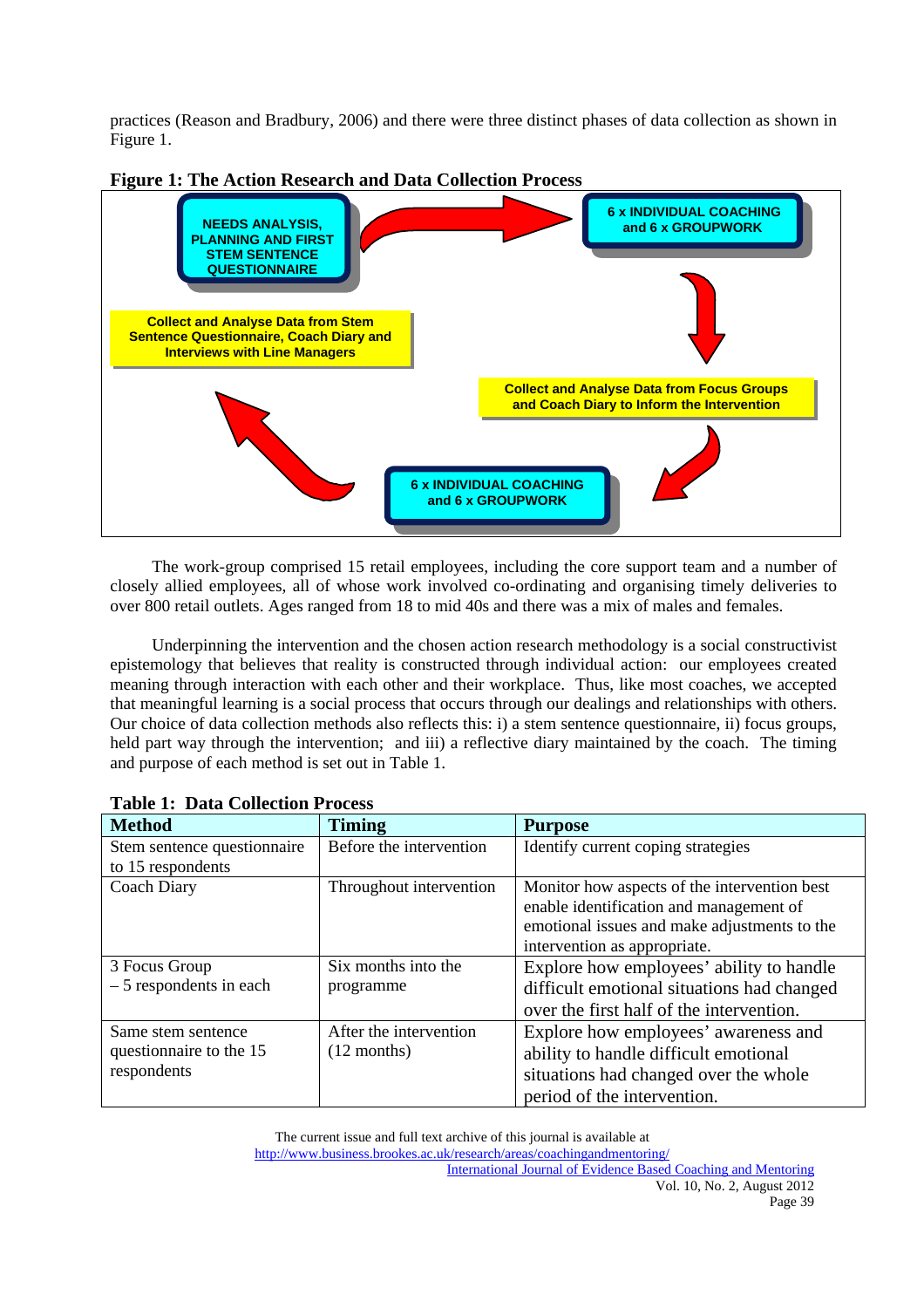#### *Sentence Completion Questionnaire*

 Sentence completion has been used for a number of years as a clinical diagnostic method and consists of having a person finish an incomplete sentence with the first ending that comes to mind (Rotter & Rafferty, 1950, Cox & Bachkirova, 2007). The appeal of this procedure is as Grice *et al.* explain (2004: 2) that it "generates idiographic information in a highly efficient manner. In a sense, it is like a structured interview that forces an individual to cull the 'essential' verbal statements from his or her larger narrative response."

 Employees were given 18 unfinished sentences, designed to engender spontaneous and possibly emotional responses. Crotty (1996, p.278) has explained that the stem sentence method is an invitation to "open ourselves to the phenomenon as the object of our immediate experience". This was thought to be particularly appropriate for this group of employees as sentences would invoke immediate, gut responses. Each of the researchers then used thematic analysis to examine the sentences across case, pre and post intervention, and the findings were compared. Stem sentences from collection 1 were compared with those from collection 2 to look for correlations and exceptions within case.

#### *Focus groups*

 Focus groups are useful for gathering insights that might not be generated without the interaction found in a group (Morgan, 1993). Focus groups are consistent with the social constructivist underpinning of this study, since meaning was created socially in the group. Three separate focus groups were held, each with up to five group members present. The focus groups were recorded using digital recording equipment and both researchers listened to the recordings several times and noted the emerging themes from each. These themes were amalgamated and compared with those emerging from the sentence completion data.

 It was recognised that emotional contagion could be evident in focus groups and in order to minimise the risk of a unified voice, the researchers asked employees to be particularly honest and open in their responses. Also, since the employees had built a good relationship with the coach over time their responses may have been biased towards the coach. To reduce potential bias the non-coaching researcher led the process.

## *Coach/Researcher Diary*

 The coach kept notes following each coaching or group session so that there could be a record of interactions. This supported her in following up and tracking changes. Notes were made of coach tasks and content and also covered actions agreed. For example one extract reads: "the next established guided review session will include the immediate boss to give feedback on group behaviours that need to change following discussions with him and a statement he made to me ('it feels like walking on eggshells, they don't want to upset each other so they don't deal with things'). I have asked him to repeat this verbatim so we can examine the comment in the next session." Details of the models and tools used were also noted together with any 'real time' interventions made throughout the programme. The coach's diary was analysed using thematic analysis.

#### **The Intervention**

 The individual and group-coaching intervention was designed to encourage the healthy regulation and expression of emotions. In addition employees needed to be able to identify and resist, or at least manage, emotional contagion and to express emotions appropriately in work situations.

Whilst the programme was organised for the group as a whole, small group and individual coaching sessions were designed to meet individual needs. However, the nature of the workplace required the

The current issue and full text archive of this journal is available at

International Journal of Evidence Based Coaching and Mentoring Vol. 10, No. 2, August 2012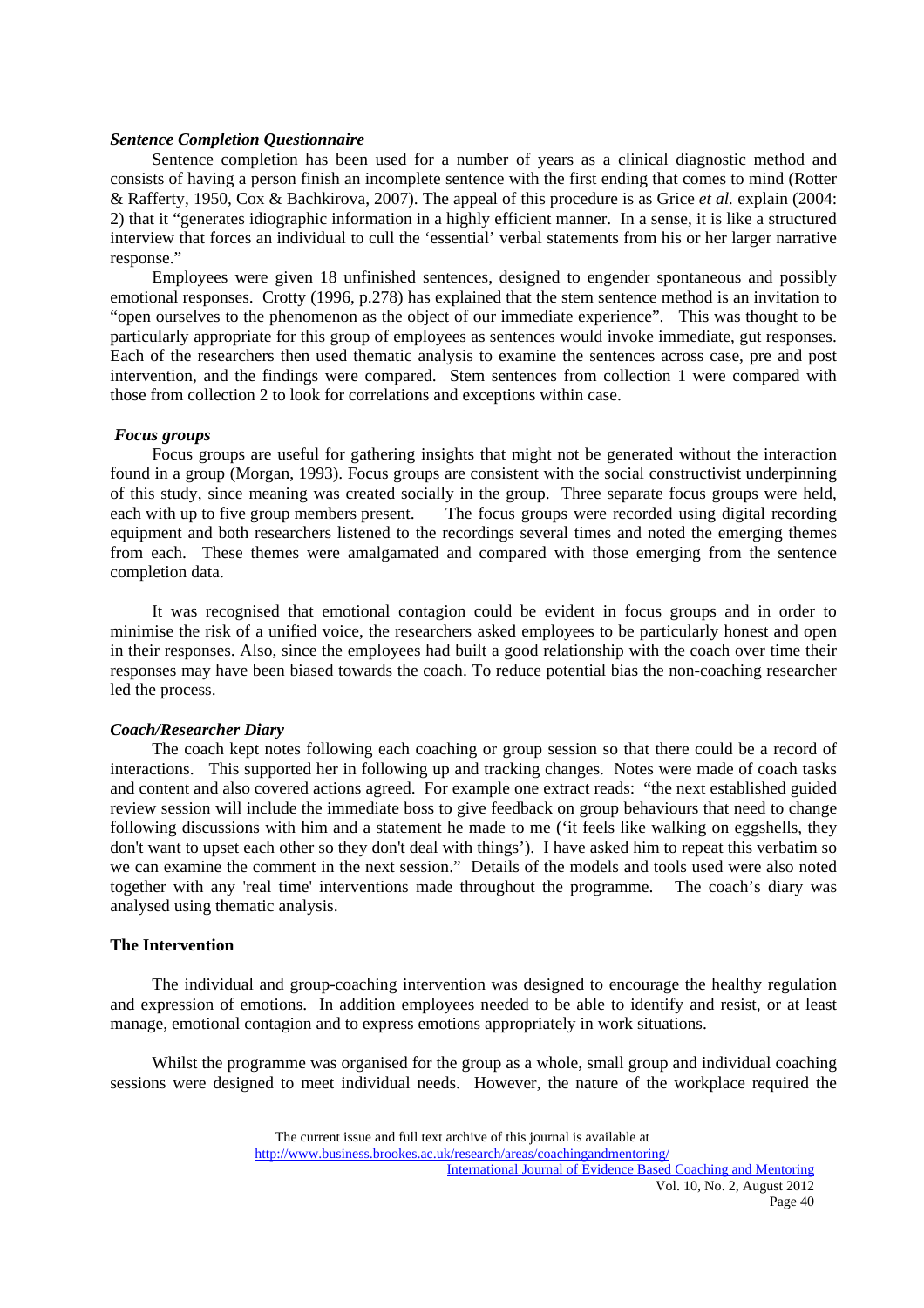coaching to be structured in a way that would minimise impact on 'business as usual' for the organisation. Thus, as is common practice, the coaching was complemented by practical activities such as the use of learning logs and work based tasks, which provided useful learning and reduced disruption. The intervention processes are discussed separately below drawing on notes from the coach's ongoing diary:

## *Individual coaching process*

The task of defining personal goals was set at the first session, following which employees sent their proposed goals to the coach. The following group session then began with sharing of personal goals followed by coach led deconstruction; this meant that individual coaching tasks could be co-constructed. This process supported individuals in reaching useful conclusions. The coach's diary notes that she used the term 'useful conclusions' in contrast to self-theories that tend to reinforce existing limiting beliefs and serve only to maintain the status quo. The process displaced many of the fixed labels individuals had for themselves and turned the ensuing discussion into a more dynamic process. This led in turn to situational conclusions based on a specific set of circumstances, events, moods and feelings prevalent at that time. Limiting generalisations were filtered out and always challenged in order to raise consciousness about how limiting self-theories might be developed then reinforced.

 One to one coaching sessions also enabled employees to revisit the individual goals they had set and examine how they were achieving against these. An evaluation based on the organisations' goals was devised by the coach and each employee then reported against each action they had taken. Creating documents such as this helped the manager, worker and coach to stay on track and introduced accountability and enough positive tension to maintain focus.

## *Group-coaching process*

 At the outset the coach met the employees in small groups of three or four for 90 minutes. Each session began with a brief review and everyone was invited to comment in turn. Collective sessions involved self-examination of a theory/model or tool often used for personal development. For example, locus of control theory was often invoked to consider where attention was located and how this made employees feel (Rotter, 1966). Following every session each group member had a task to complete in the working context; sometimes tasks would be devised during the deconstruction exercise at the beginning of each session. The coach's diary describes how many tasks were personalised in this way.

 The coach noted that one of the main factors that facilitated change was an increase in self-efficacy triggered by employees listening to each others' experiences and aided by the coaching tasks. One exercise that appeared effective in this regard was entitled 'Hug the Monster' (Miln Smith and Leicester, 1966), whereby employees were invited to embrace their fears through a cognitive-behavioural exploration. The aim of this exercise was to push personal boundaries, make the invisible more visible and so ultimately aid performance.

 The influence of emotional contagion on group behaviour had also been noted and the coach felt that this certainly had implications for the group-coaching process. As a result line-managers helped decide who would be in each group with some input from the coach. For example, it was suggested that the father and daughter in the group should be in different small groups so they could be free to speak in confidence.

# **Findings**

 This section presents the main themes emerging from the data analysis: the first captures the changes in counter-productive coping mechanisms; the second reports how resisting emotional contagion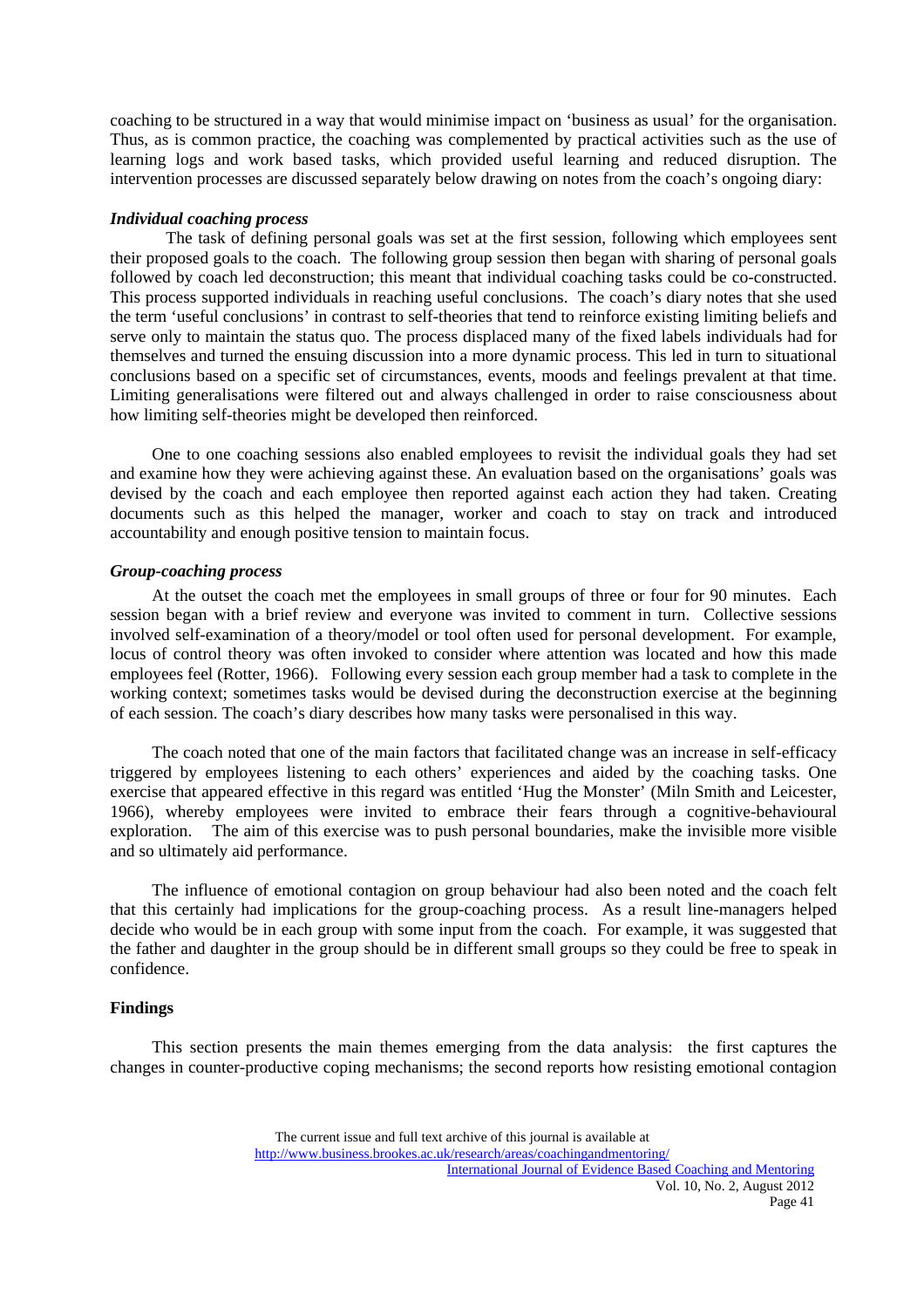increased emotional competence and confidence, while the third theme reports on the perceived changes to the emotional climate of the work-group.

# *Changes in counter-productive emotions*

 At the start of the intervention the stem "Those who express their emotions at work are …" produced responses that revealed the different views that people hold in relation to the normality of expression of emotions in the workplace. Some employees felt that emotions were negative and indicated problems in colleagues; they were perceived as "stressed" or "looking for help". Others thought that displays of emotion are good and are signs of confidence, strength and well-being or that they show that people care about what they do.

 The dichotomous view that emotions are either positive/normal or they are problematic was echoed in the responses to the stem "Emotional reactions by my colleagues make me …" which included: *"feel uneasy"; "nervous"*; *"feel like them"; feel emotional too"*; *"want to see if they are OK"; "ask them if they are OK"*; *"want to walk away"; "feel nothing".*

 In these reactions we observed that many employees feel nervous when colleagues show their emotions and appear to respond in one of two ways: flight or fight. Table 2 shows examples of answers to three sentence stems which are illustrations of this phenomenon.

| Table 21 Think stem sentence responses revealing inghistignt                                          |                                                                                                                                             |                                                                                                   |  |  |  |
|-------------------------------------------------------------------------------------------------------|---------------------------------------------------------------------------------------------------------------------------------------------|---------------------------------------------------------------------------------------------------|--|--|--|
| Sentence stem                                                                                         | <b>Flight Response</b>                                                                                                                      | Fight response                                                                                    |  |  |  |
| 1. When, if my<br>colleagues get angry I                                                              | $\ldots$ get anxious (R2)<br>$\ldots$ walk away (R4)<br>go quiet and stay out of the way $(R7)$<br>stay quiet and mind my own business (R8) | need to know why $(R3)$<br>$\ldots$ ask what is the matter (R9).<br>try to understand why $(R12)$ |  |  |  |
| 2. Emotional reactions $\dots$ nervous $(R1)$<br>by my colleagues mak $\ldots$ feel uneasy (R2)<br>me | want to walk away $(R10)$<br>$\ldots$ feel nothing (R3)                                                                                     | think, what's wrong $(R8)$<br>$\ldots$ want to help them $(R9)$<br>ask if they are OK $(R11)$     |  |  |  |
| 3. When colleagues ge<br>angry or emotional I<br>usually respond by                                   | $\ldots$ hiding (R2)<br>$\ldots$ staying quiet (R8)<br>$\ldots$ mind my own business (R11)                                                  | listening to them and giving my<br>opinion $(R3)$<br>saying it will be OK $(R10)$                 |  |  |  |

|  | Table 2: Initial stem sentence responses revealing flight/fight |  |
|--|-----------------------------------------------------------------|--|
|  |                                                                 |  |

 Thus there are two different types of response: there are respondents that want to walk away, claim they feel nothing or who are uneasy. They could be seen to be moving away from the emotion (in flight from it). Secondly, there are those that want to help the colleague and make sure they are OK. These workers are moving towards the emotion (they want to fight it or overcome it in someway). There was a similar response to another stem, which consolidated respondents' views: "if I feel a strong emotion when handling a complaint, I …" This provoked answers such as *"try to back off"; "try to hide it"* and indicate flight, whereas responses such as *"make sure the other person knows what I think"; "fight"; or "get defensive",* suggest a fight response.

 Flight/fight reactions have been well documented (Cannon, 1931, Taylor *et al.,* 2000, Neenan and Dryden, 2002) and Slaski and Cartwright (2003, p.234) have further described how such reactions are considered to be adaptive, since they "protect the individual from physical harm and facilitate maintenance of self-identity in social settings." Since, the approach by organisations to emotion in the

The current issue and full text archive of this journal is available at

International Journal of Evidence Based Coaching and Mentoring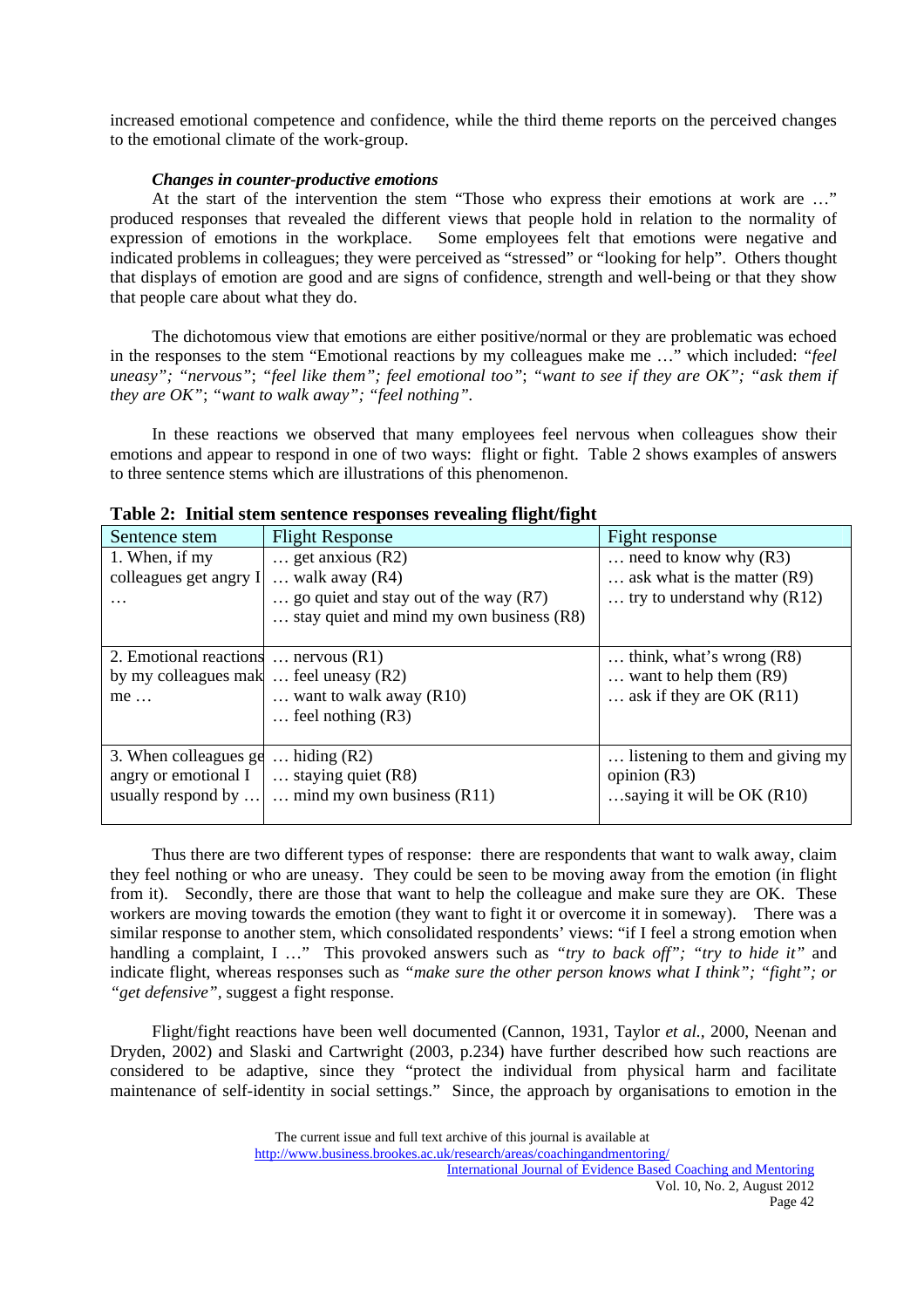workplace has until recently sustained a view of emotions as irrational and dangerous (Bachkirova and Cox, 2007), it is not surprising that the initial responses to emotional phenomena by these employees appears motivated by fear and is either to fight it (solve it quickly) or flee from it. Overt admission and examination of emotions in workplace settings has not generally been encouraged.

 At the end of the twelve month intervention responses to the same stem sentences appear to suggest an increase in what was categorised as 'deliberate calm' (see Table 3). Whereas responses before had been motivated by fear and lack of understanding, after the intervention the responses indicate either deliberate calm – standing back and reflecting - or intentional intervening and getting to the bottom of things.

| Sentence stem                   | Response                                                         |
|---------------------------------|------------------------------------------------------------------|
| 1. When, if my colleagues get   | try to understand why they are angry and calm them down $(R1)$   |
| angry $I \dots$                 | go over and see what the problem is and see if I can help $(R2)$ |
|                                 | try to see the reason they are angry $(R4)$                      |
|                                 | try to calm them down $(R6)$                                     |
|                                 | tend to leave them to it for a bit then ask what's up $(R11)$    |
| 2. Emotional reactions by my    | $\ldots$ distant, but concerned (R2)                             |
| colleagues make me              | $\ldots$ step back and think about their reactions (R5).         |
|                                 | want to see if they're OK $(R11)$                                |
|                                 | want to know why $(R3)$                                          |
| 3. When colleagues get angry or | trying to help them or offer support $(R1)$                      |
| emotional I usually respond by. | listening to why $(R3)$                                          |
|                                 | finding out where the anger or emotion has come from $(R4)$      |
|                                 | listening to their view and letting them cool down $(R5)$        |
|                                 | $\ldots$ talking them through the problem (R6).                  |
|                                 | trying to calm them down and get to the root cause $(R14)$       |

**Table 3: End of intervention stem sentence responses revealing deliberate calm** 

 This analysis of stem sentence data is corroborated by findings from focus groups. In all three groups (FG1, FG2 and FG3) employees clearly expressed the difference in approach before and after the intervention, as the following examples suggest:

*Before we got on with it without stopping and thinking or sitting and reflecting. Now I stop and think about it. I look a few steps ahead. (FG1)* 

*Before if someone said something I just snapped at them, now I can just sit there and listen to what they say and then answer them back later – I haven't got to answer back straight away. (FG2)* 

*I've listened to people, tried not to let people wind me up [pause] I also ask for help. (FG2)* 

*What I used to do was not calm down and then give a reaction. Now I've started to think, no I'm not going to go there – go back and calm down and then if need be I can give a reaction – or not give one at all. Angry feelings have calmed down. (FG3)* 

In addition, when the group were asked how they perceived that each other had changed in the workplace, they made comments such as: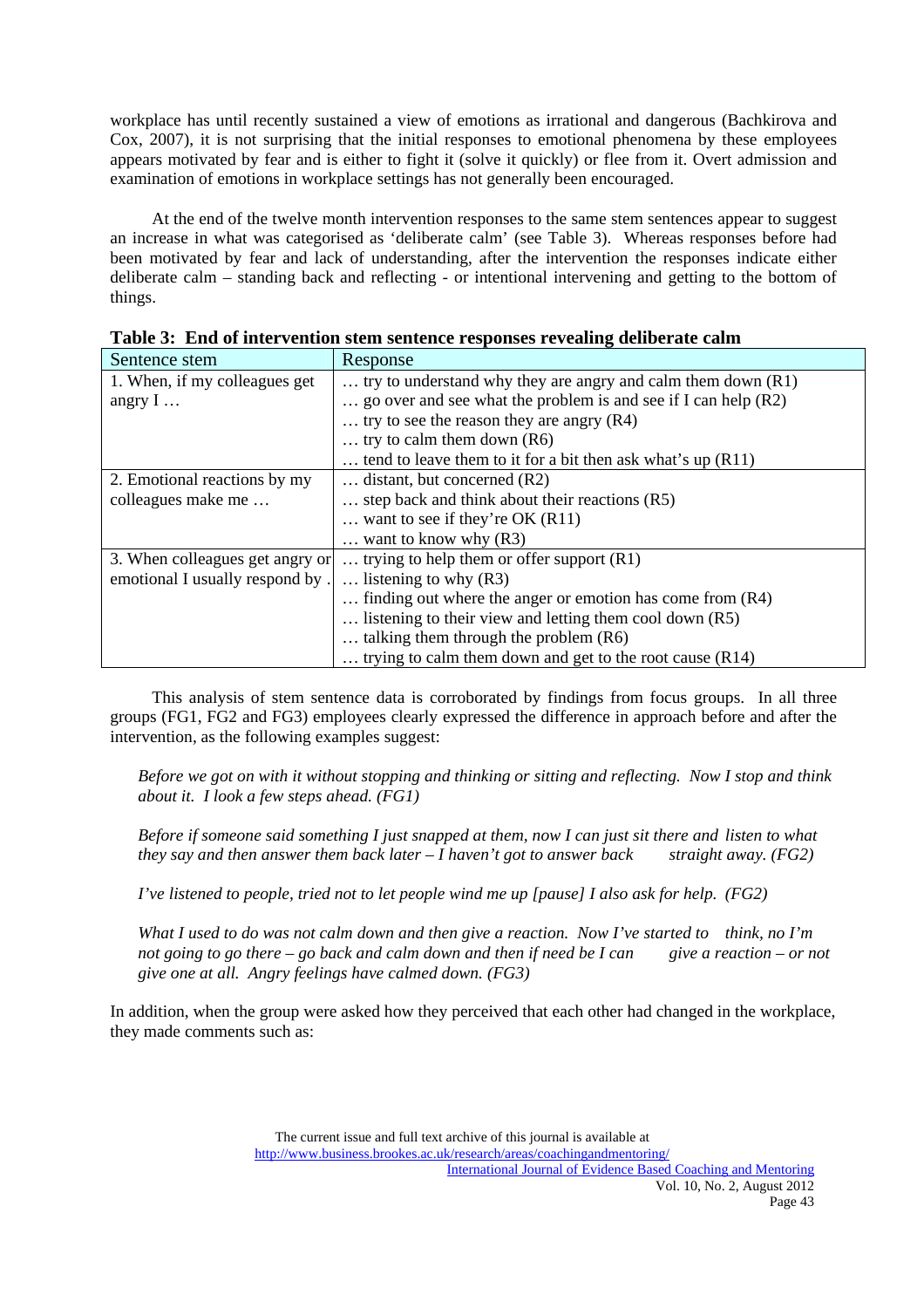*[name]* (addressing colleague directly)*, you've just calmed down a bit. (FG1)* 

 *People didn't want to approach her before, but she's chilled out. (FG2)* 

The increase in emotional awareness of self and others that was engendered through the intervention appears to have transmuted previous flight responses into something more like resilience and the previous fight responses have become a more informed type of empathy.

The following response is typical: the employee set a goal at the start of the intervention that involved not reacting to provocation, but now demonstrates increased awareness:

 *One of my main goals was to hold back. I try and think about a situation before going in to it. Before, I thought I was right and that was it and now I have started to think about other people's points of view and how they might be feeling. (FG3)* 

 Transferability of the new calmer approach to emotion was also evident: talking about whether the learning had transferred to the home environment, focus group members confirmed this shift:

 *Before, I would argue and argue and argue, but now I listen to him [partner] more.* 

 *I'm now letting my sister 'step on my head'.* 

## *Resistance to emotional contagion*

 Another counter-productive response to emotions that can be identified in this data is the tendency towards contagion or infection. The emotions of colleagues are, unconsciously, 'rubbing off' on to the employees who indicate that they "feel like them" or "feel emotional too".

 Part of the problem of working in a group day to day, is the propensity to feel other people's emotions. If employees get too close to colleagues' problems and bound up in their emotional reactions this appears to have an adverse effect on their confidence and their ability to function in the workplace: it complicates the need to manage emotions. Saavedra (2008, p.435) suggests that, in particular, negative emotions are exceptional kindling for the fire of contagion. However, despite the fact that there is a propensity for employees to automatically mimic their colleagues' emotions through emotional contagion, how they then deal with those emotions is a very individual matter. Worker 'A' may 'catch' an emotion from 'B', but whereas colleague 'B' had expressed it in a seemingly healthy, open response, worker 'A' may feel the emotion and suppress it, especially if he or she doesn't understand its origin. Such suppression may be unhelpful. In addition, we would argue, the tendency towards suppression or healthy expression may itself be contagious, as seen in many work settings and families.

 There is evidence that the coaching and group-coaching together generated a sense of autonomy and self-regulatory competence for the employees. They were helped to recognise and name their emotions, acknowledge the cause and examine the effect by bringing them into the open – thus avoiding naïve emotional contagion, where a lack of awareness leads to what might be called an automatic infection from the emotional dis-ease.

 Stem-sentence responses illustrate some significant changes in levels of contagion picked up from others' emotions. At the start of the study, many employees completed sentences with comments that suggest contagion: *feel like them; tend to get sucked in as well; feel emotional too; get anxious too; it tends to rub off on me.* According to the coach's diary, respondent 5 was particularly affected, but this employee at the end of the project was more engaged, and personal boundaries were not so blurred. In addition there was increased assertiveness and a positive acceptance that emotions are normal and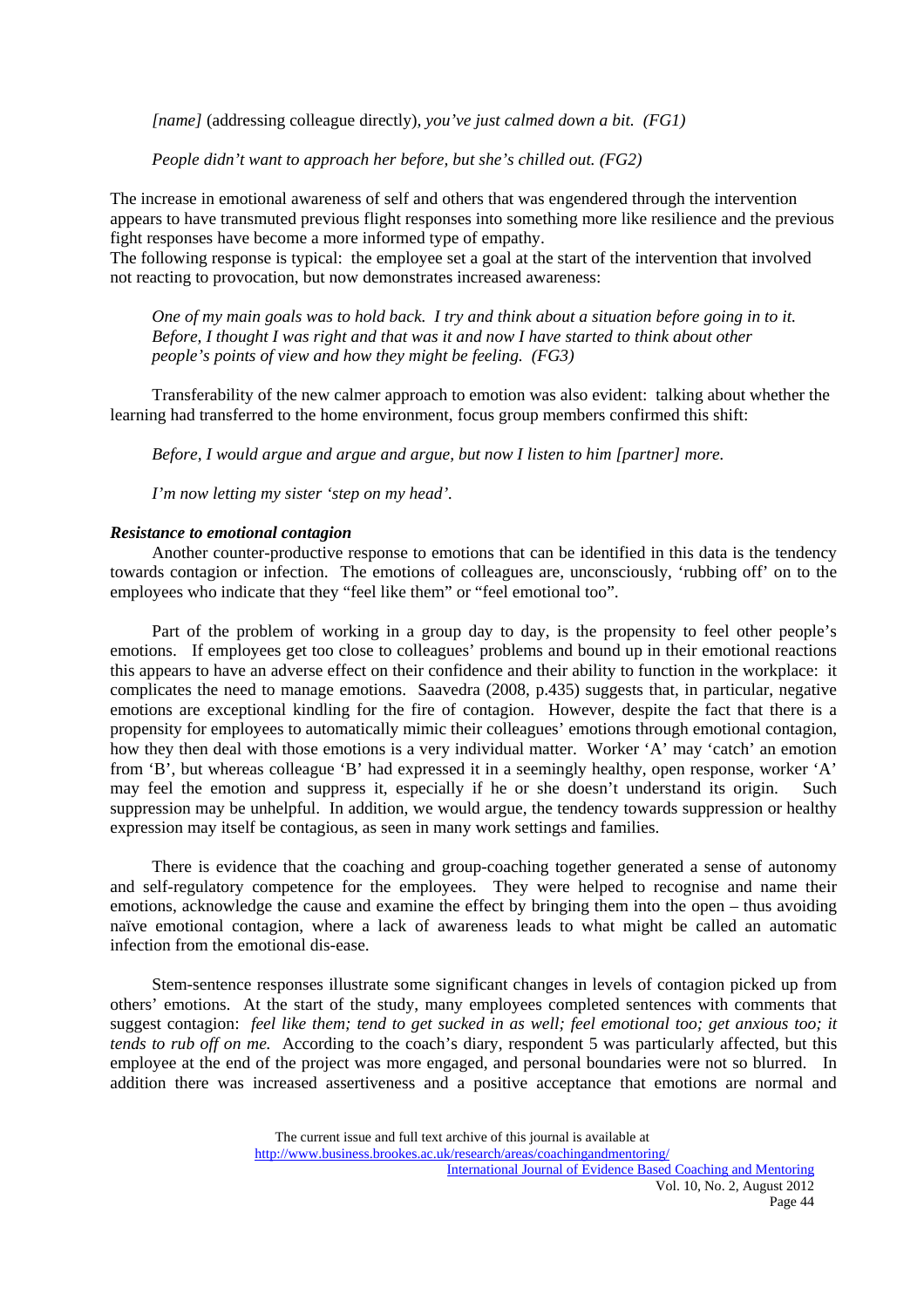transient: they are not allowed to trigger self-doubt. All other employees also increased their reasoning in relation to emotions and worked confidently and productively towards changing their states. Focus group data confirmed that activities, such as 'Hug the Monster', and the coaching and the group-coaching all contributed in different ways to the changes.

 It could be argued that understanding and overcoming emotional contagion and so becoming better at emotion work is an advanced skill that is perhaps not available to lower paid clerical workers like the 15 respondents in this study. Indeed Payne (2009, p.356) has surmised that being a "sophisticated social actor or skilled emotion manager has a good deal to do with 'middle-classness'". In the context of this study, we could praise this organisation for taking the responsibility for providing necessary support for this group of employees in order to increase their capacity for emotion work, and perhaps, in the light of Payne's arguments, helping them overcome their seeming class (or, in some individual cases, cultural and educational) handicaps.

#### *Changes to the climate, performance and motivation of the workgroup*

 Changes in the operation of the workgroup as a result of the intervention were most often reported in focus groups and in interviews with managers. Two sub-themes emerged: i) group cohesion; ii) performance and motivation

## *i) Group cohesion*

 Analysis of data suggests an increase in the trust and psychological safety of the group, which was generated mainly through the group sessions and the common bond that this created. These sessions were seen as important because everyone had something in common to talk about and in particular, the homework tasks gave workers a focus that was not directly work related. The bonding in turn increased the amount of trust, but they also recognised its fragile nature, suggesting that "trust is a very important thing which doesn't just happen", and confirming that "the group experience has built some trust – through the tasks" (FG1).

 The coach's diary records that when the group were deconstructing individual experiences with the coach they sometimes got upset. The response of the others in the group was to try and intervene and feel compelled to move towards a solution. The coach, however, would assume that individuals were resourceful enough to solve their own issues and would encourage them to keep communicating. Subsequently, this new problem solving behaviour appeared to be being transferred to the workplace, as suggested by these focus group comments:

*People have started to talk to each other – even though they might have issues, they are a bit more mature. If anyone has issues they don't let it affect work, they decide to put it on one side.* 

*If someone's got an issue with someone else, then we can tell them. They say how they feel and others are more responsive to feelings, more open.* 

*Seeing what they are doing differently helps you understand what you should be doing.* 

*If some people are prepared to give a little, then you make an effort.* 

 Several focus group members commented on the better working environment. One claimed that *"it is easier to joke around"* and yet another summed up the general mood of the group, confirming that *"it feels like it's a better place to come to work."*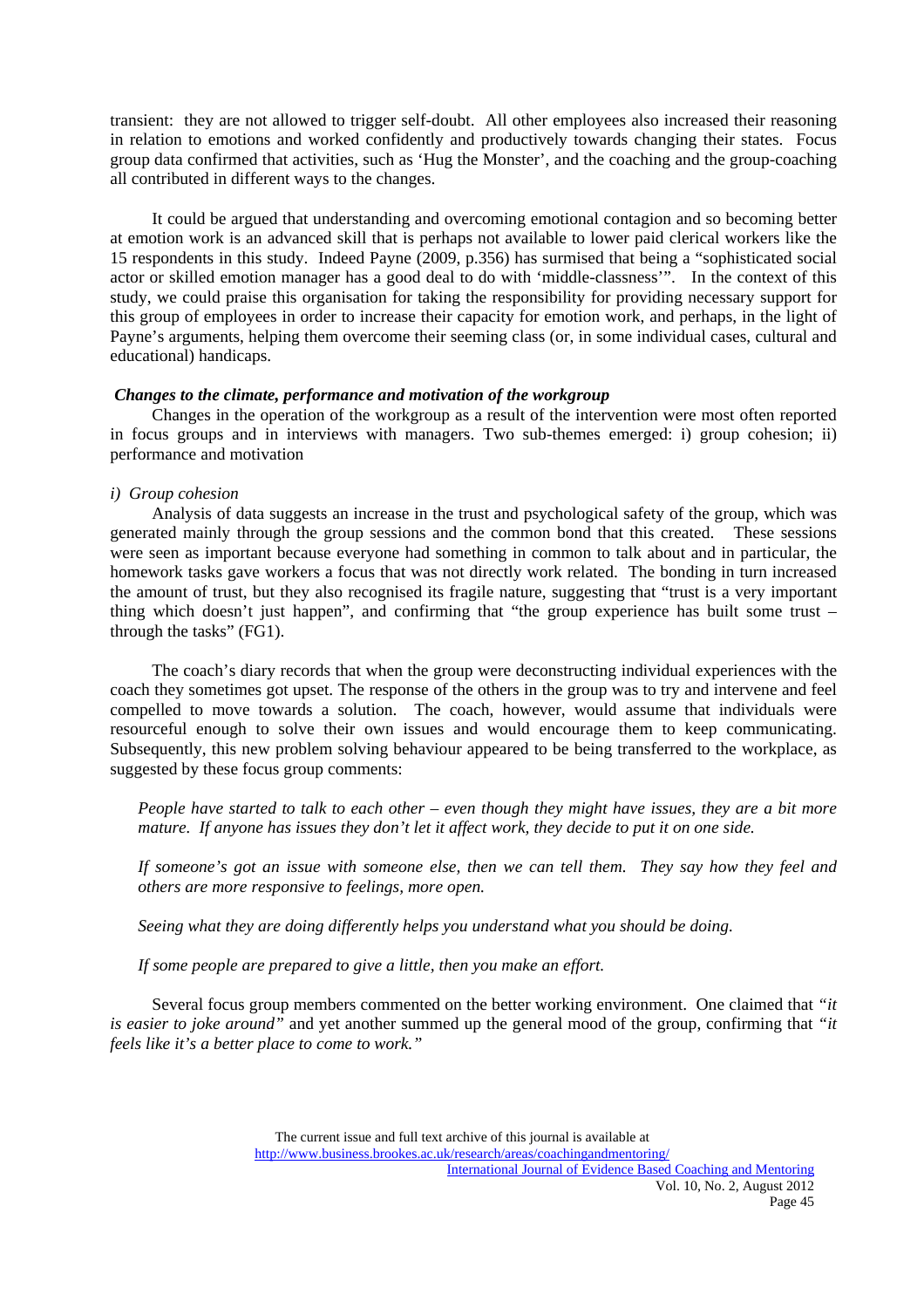Workers also recognised that the changes had been "a gradual thing," but some were afraid of what might happen after the programme had ended: "*I'm scared that it'll finish and in a year we'll be back where we were".*

From outside the group the changes were also noticeable:

 *People on the programme have changed and everyone is … they all appreciate each other and the efforts they have made are evident.* 

 *People think about what they are doing.* 

 *It's a pleasant atmosphere when you walk in there now.* 

 As can be seen from these comments, the handling and self-regulation of emotions for individuals in this group of employees appears much improved. There is much greater awareness of emotional issues and self-management techniques leading to greater calmness and personal responsibility. This increased sense of agency, has had an effect on working relationships. In addition, elements of group cohesion have been noted by respondents who were not directly inside the core support team.

 Comments from several employees also demonstrate that they experienced an increase in articulation work and performance:

*I deal with external companies and I am following things through more. So for example, if they tell me a deadline by when something should be done, and it's not being done and they have not contacted me, I chase them up. I'm contacting people a lot more. Now I chase things up as much as I can myself. (FG2)* 

*When someone was angry and upset and didn't want to speak with me, I didn't give up and go to [Manager]. I handled it. (FG 3)* 

 These findings can only be tentative and exploratory. A further longitudinal study would be needed to explore measurable impact of such an intervention, particularly on productivity.

# *ii) Performance and motivation*

 At the start of the intervention employees appeared initially to be unconscious of the way in which their emotions were impacting others. Following coaching over a period of time there was evidence that performance and motivation had changed. Employees were able to stand back and assess emotional situations, accept responsibility and make considered responses. They demonstrated a greater sense of agency and self-regulation, particularly in relation to handling complaints. For example, at the start of the programme they gave the following responses to the stem "When handling complaints from others, I …"*"get very defensive"; "get on the defensive"*; *"I try and help solve any problems"; "get agitated; "get embarrassed"; "tend to take it personally"; "beat myself up".*

Responses later on, confirmed the shift: "When handling complaints from others, I …" *"empathise with their position"; "take it in calmly"; "obtain all the facts"; "would try to agree an outcome"; "listen and take comments on board - if I have offended them unintentionally then I apologise"; "try to be objective and find out why the complaint has been made, and if it is justified."*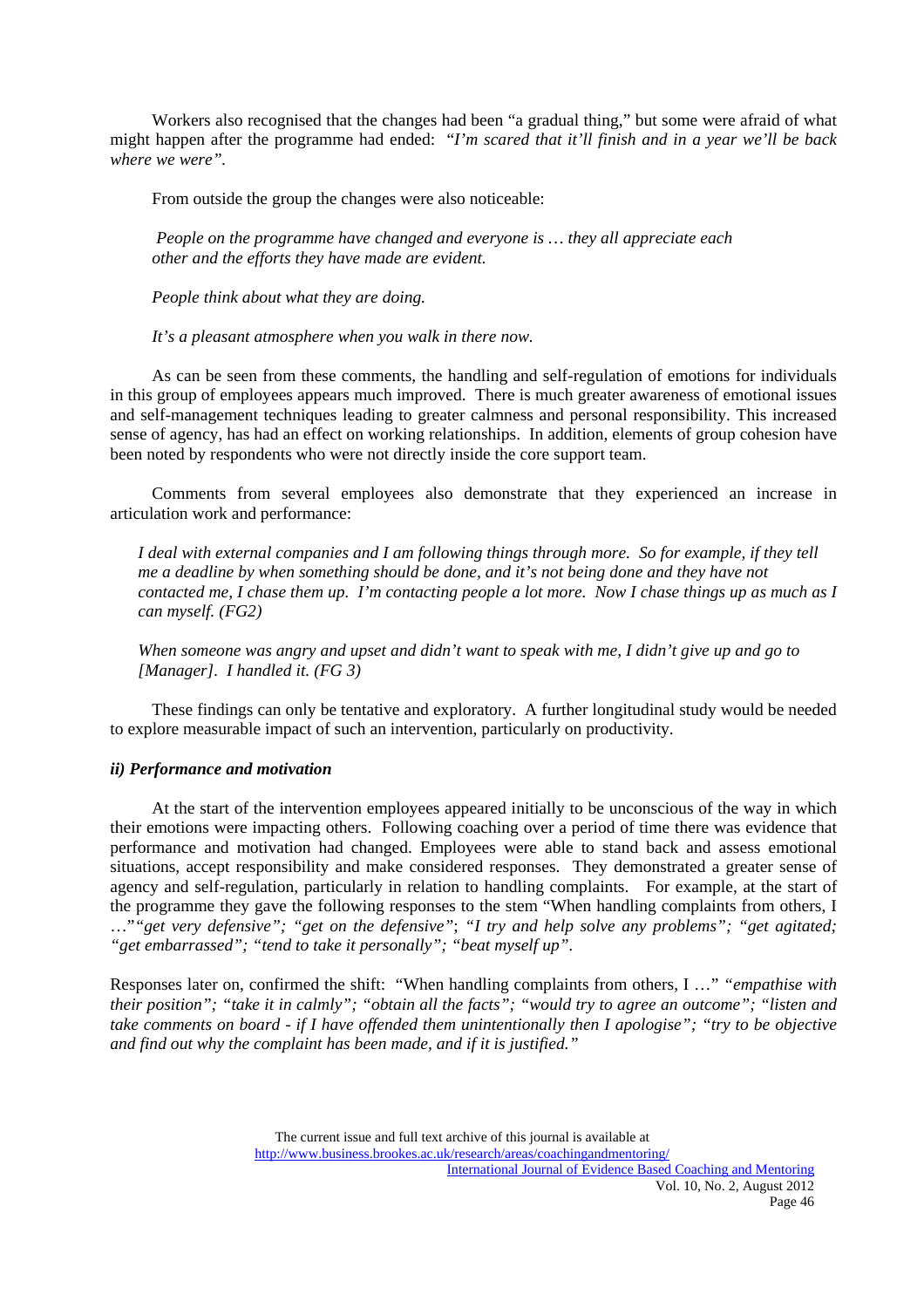It was also recognised at the outset that emotional responses could affect motivation. Employees suggested emotions do this by: *"either giving it a boost if I'm feeling good, or giving it a huge drop if I'm feeling down"; "changing my mood"; "knocking my confidence if emotions are negative"; "either making me want to work or not, depends on the emotion".* Responses after the intervention were more positive and suggested that the greater understanding of emotions and the processes involved can increase motivation.

 The consequences of disaffected employees are as significant for employees as they are for employers. In stem 16, employees were asked "If I don't feel enthusiastic about my work, I …" and most of the comparative before/after findings demonstrate an increase in motivation. For example: R03 shifted from *"switch off"* to *"get on with it";* R04 moved from "*am not motivated*" to *"try to motivate myself";* R05 reported *"tend to feel down, not very confident"* and then *"still love being here"* and R14, at the start responded "*don't want to come in*" and at the end of the intervention, "*would take a step back and gather my thoughts"*. These four responses are examples of a noticeable shift towards better self-motivation. Other responses may have been less pronounced, especially if the employees concerned were better able to manage emotions at the outset, but even four significant shifts in a workgroup can alter the working dynamic.

## **Conclusion**

 Findings have been presented from a qualitative action research study of a year long coaching intervention undertaken with retail support workers. Self-report data were collected to find out whether coaching can build emotional awareness and impact the emotional climate of the workplace and so impact performance and motivation.

 Research using a qualitative approach to examine emotions in relation to performance has sometimes been criticised due to the potential influence of researcher bias (Antonakis, 2004). However, our study was not directly about performance, it was about relationships and attitudes, with improved performance seen as the by-product of the intervention. Our belief was that people's perceptions drive their behaviour, as argued by Steers and Porter (1991). More recently, Lindebaum (2009 has confirmed that attitudes precede behavioural responses and that behaviour is the external expression of an internal evaluation. This suggests that a qualitative exploration that looks at attitude change is a valid method of assessing potential behavioural change and that using self-report methods for data collection should be seen as appropriate for reporting responses to a developmental intervention. So, although the size and scope of this study is a limitation in relation to generalisability, findings are still useful in that they provide a rich understanding of the outcomes of this unusual coaching intervention.

 The findings from the study suggest that the coaching was instrumental in enhancing employees' awareness to their own counterproductive work behaviours (Penney and Spector, 2008) and would likely reduce such behaviour in the future; although further longitudinal research would be needed to assess this claim. The findings also indicate that workplace conflicts and problems facing the group have been ameliorated through the combination of coaching and groupwork interventions. In particular the naïve, almost negative, flight or fight responses of the employees prior to the intervention were superseded by a more positive, emotionally literate approach to emotion in the workplace. Findings suggest that employees were better able to regulate their emotional responses in the ways suggested by Ashkanasy (2000) and to recognise and influence emotional contagion (Saavedra, 2008), with significant personal and workplace results. In the study, it was also noted how employees had been given power over their own feelings and this had resulted in increased freedom from the previous emotional turmoil evident in this workplace. Emotional resilience had been strengthened and this had implications for personal relationships as well.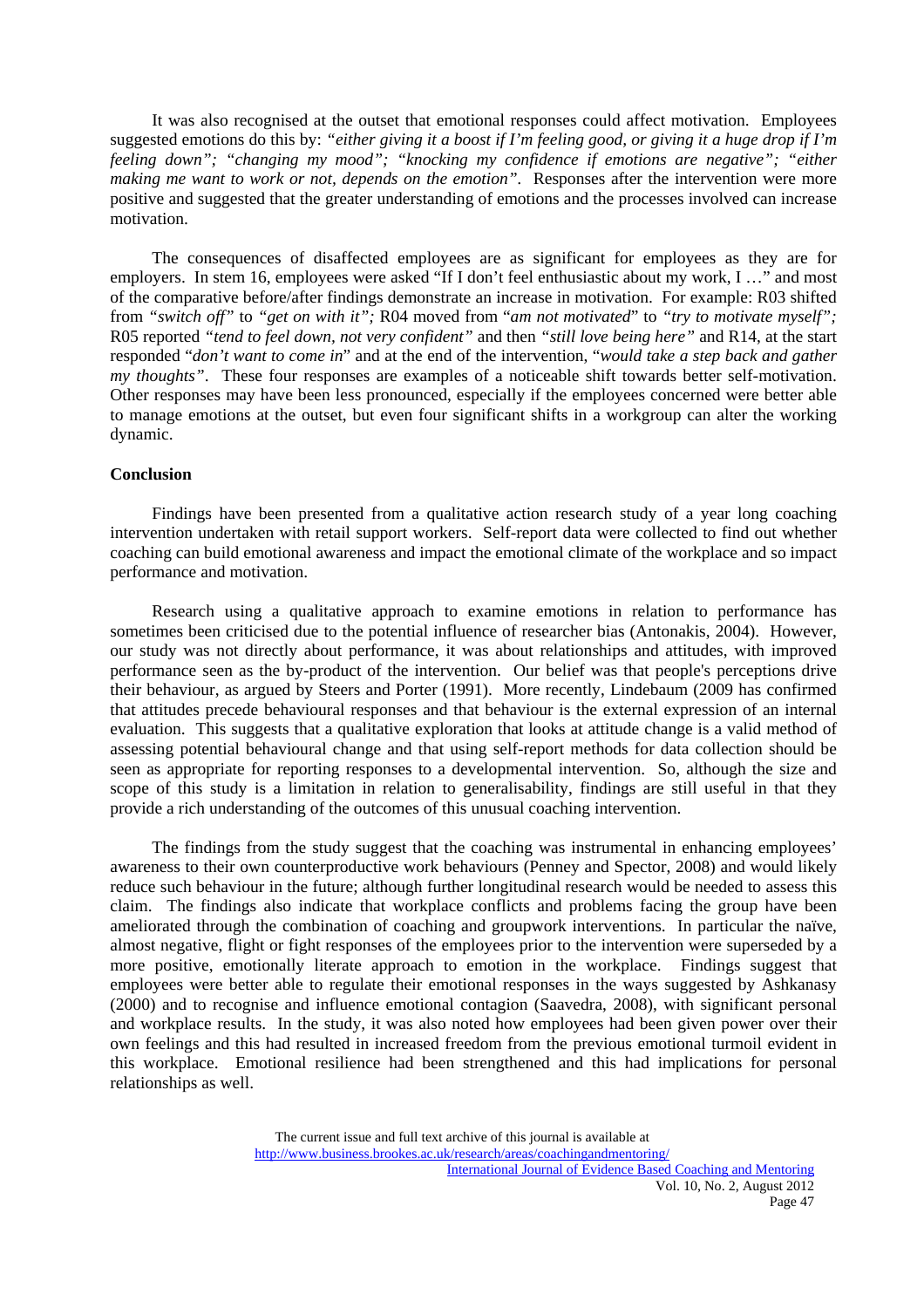From a management perspective, releasing employees at this level for coaching might be problematic, but this study has shown that even in an intervention involving only one hour a month, there were significant improvements in the reported attitudes to relationships, work performance and motivation for these employees. Like many service workers and others employed at lower grades, those involved in this intervention lacked development opportunities. The foresight of the organisation who commissioned the intervention has meant that this group of employees can carry forward their new understanding of themselves and others into all areas of their lives. We would argue that there is therefore an opportunity for employers to provide specific training or coaching support that enhances or in some cases replaces learned rules relating to emotion management (Seymour & Sandiford, 2005), especially where employees are charged with handling telephone complaints, resolving issues associated with logistics or liaising with both external and internal supply chains. Findings from this study therefore, could be useful across the retail support sector.

 One of the strengths of this study is the customisation of the intervention month on month, based on employee needs. However, this could also be seen as a weakness because of the idiosyncratic nature of coaching. The coach drew on the whole range of her previous coaching experience in order to respond to employees' needs in the one-to-one coaching and also moment to moment in the group sessions. But, a different coach may achieve different results, or the same coach may achieve different results with a different group of employees. Similarly, the focus on just one group within one organisation is a limitation and it would be useful to undertake similar research with other groups, across other organisations and sectors. A further limitation of the study is that we cannot tell which element of the programme was most effective. The literature suggests that coaching is more effective when one-to-one meetings are combined with group coaching and the employees in this study confirmed that the groupwork and the coaching were beneficial in different ways. It might be that, in this context, the combination of groupwork and coaching is more powerful than the two can ever be when delivered separately. Further studies would be needed to ascertain this and also explore the nature of the contribution of each.

## **References**

- Antonakis, J. (2004). On why 'emotional intelligence' will not predict leadership effectiveness beyond IQ or the 'big five': an extension and rejoinder. *Organizational Analysis,* 12(2), 171-182.
- Ashforth, B., Tomiuk, M. & Kulik, C. (2008). Doing emotion in service encounters: service agents' perceptions of emotional labor and emotional contagion. In N. M. Ashkanasy & C. L. Cooper (Eds.). *Research companion to emotion in organizations,* pp. 335-348, Cheltenham: Edward Elgar.
- Ashkanasy, N. Charmine E. J. Härtel, & Zerbe, W.J. (2000). E*motions in the workplace: research, theory, and practice*, Greenwood Publishing Group.
- Bachkirova, T. & Cox, E., (2007). Coaching with Emotion in Organisations: investigation of personal theories, *Leadership and Organization Development*, 28, 7, 600-612.
- Barsade, S. (2002). The Ripple Effect: Emotional Contagion and Its Influence on Group Behavior, *Administrative Science Quarterly*, 47(4), 644-675.
- Bolton, S. (2004). Conceptual confusions: emotion work as skilled work. In Warhurst,
- C., Grugulis, I. & Keep, E. (Eds). *The Skills that Matter*, pp.19–37. Basingstoke: Palgrave Macmillan.
- Cannon W.B. (1931).The effects of progressive sympathectomy on blood pressure. *American Journal of Physiology.* 197, (pp. 592–595).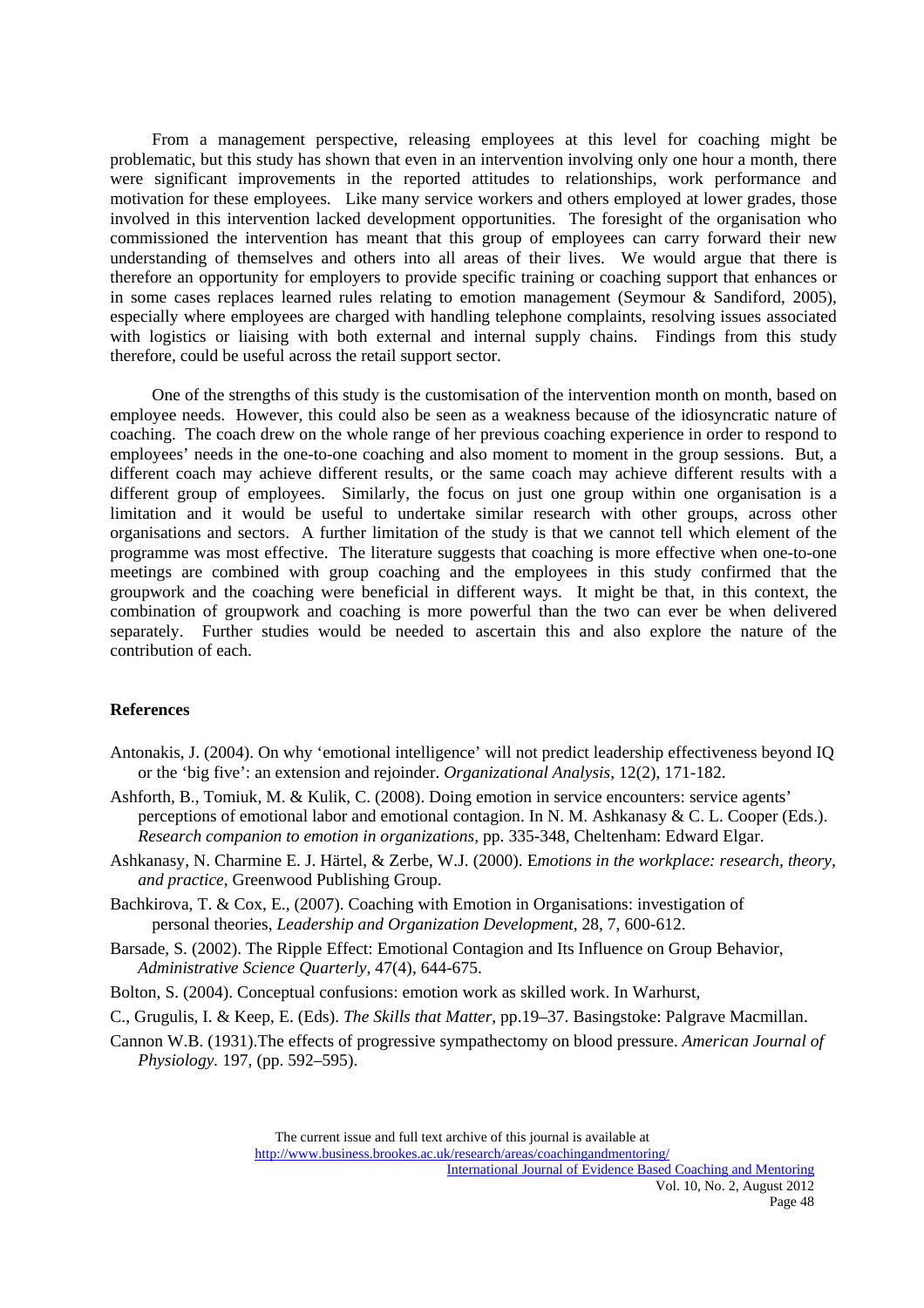- Clutterbuck, D. (2010). Team coaching. In: E. Cox, T. Bachkirova & D. Clutterbuck (Eds.) *The complete handbook of coaching*. pp. 271-283. London: Sage.
- Cox, E. & Bachkirova, T. (2007). Coaching with emotion: How coaches deal with difficult emotional situations, *International Psychology Review,* 2(2), 178-190.
- Crotty, M. (1996). Doing Phenomenology. In P. Willis, and B. Neville, (Eds). *Qualitative Research Practice in Adult Education*, David Lovell Publishing: Melbourne.
- Davis, M.C. (2009). Building emotional resilience to promote health, *American Journal of Lifestyle Medicine*, 3 (1 Suppl), 60S-63S.
- Denscombe, M. (2007). *The good research guide: for small-scale social research* (third edition). Maidenhead: Open University Press.
- De Rivera*, J.* (1992)*.* Social structure and *e*motional dynamics*.* In K.T. Strongman *(*Ed*.). International Review of Studies on Emotion*, 2, 197-210.
- Fineman*,* S*.* (Ed.) (*2000*). *Emotion in organizations* (2nd edition*).* London: Sage*.*
- Fjuk, A., Nurminen, M. I., & Smordal, O. (1997). Taking articulation work seriously an activity theoretical approach. Technical report, Turku Centre for Computer Science, Finland. Retrieved 6/9/10 from: http://heim.ifi.uio.no/~ftp/publications/others/OSmordal-5.pdf
- George, J. M., & Brief, A. P. (1992). Feeling good—doing good: a conceptual analysis of the mood at work-organizational spontaneity relationship. *Psychological Bulletin*, 112, 310-329.
- Grant, A. (2007). Enhancing coaching skills and emotional intelligence through training, *Industrial And Commercial Training*, 39(5), 257-266.
- Grant, A., Curtayne, L. & Burton, G. (2009). Executive coaching enhances goal attainment, resilience and workplace well-being: a randomised controlled study, *The Journal of Positive Psychology*, 4(5), 396- 407.
- Grice, J., Burkley, E., Burkley, M., Wright, S. & Slaby, J. (2004). A sentence completion task for eliciting personal constructs in specific domains, *Personal Construct Theory and Practice.* 1, 1-12.
- Gross, J. & Thompson, R. (2007). Emotion regulation: Conceptual foundations. In: J. Gross, (Ed). *Handbook of Emotion Regulation*. pp. 3–26. New York: Guilford Press.
- Hampson, I. & Junor, A. (2005). Invisible work, invisible skills: Interactive customer service as articulation work. *New Technology, Work and Employment*, 20(2), 166 – 181.
- Hampson, I. & Junor, A. (2010). Putting the process back in: rethinking service sector skill  *Work, Employment & Society*, 24(3), 526-545.
- Hartel, C., Gough, H. & Hartel, G. (2008). Work-group emotional climate, emotion management skills and service attitudes and performance, *Asia Pacific Journal of Human Resources*, 26(1), 21-37.
- Hatfield, E., Cacioppo, J. & Rapson, R. (1994). *Emotional contagion*, Cambridge: Cambridge University Press.
- Hatfield, E. & Rapson, R. (2004). Emotional contagion: Religious and ethnic hatreds and global terrorism. In L. Tiedens, & C.W. Leach (Eds) *The social life of emotions.* pp. 129-143. Cambridge: Cambridge University Press.
- M. Haug, (2011). What is the relationship between coaching interventions and team effectiveness? *International Journal of Evidence Based Coaching and Mentoring,* Special Issue No 5, pp. 89 - 101.
- Hochschild, A. (1983). *The managed heart: the commercialization of human feeling*, University of California Press.
- Hodson, R. (1997). Group relations at work: Solidarity, conflict, and relations with management. *Work and Occupation.* 24(4), 426–45.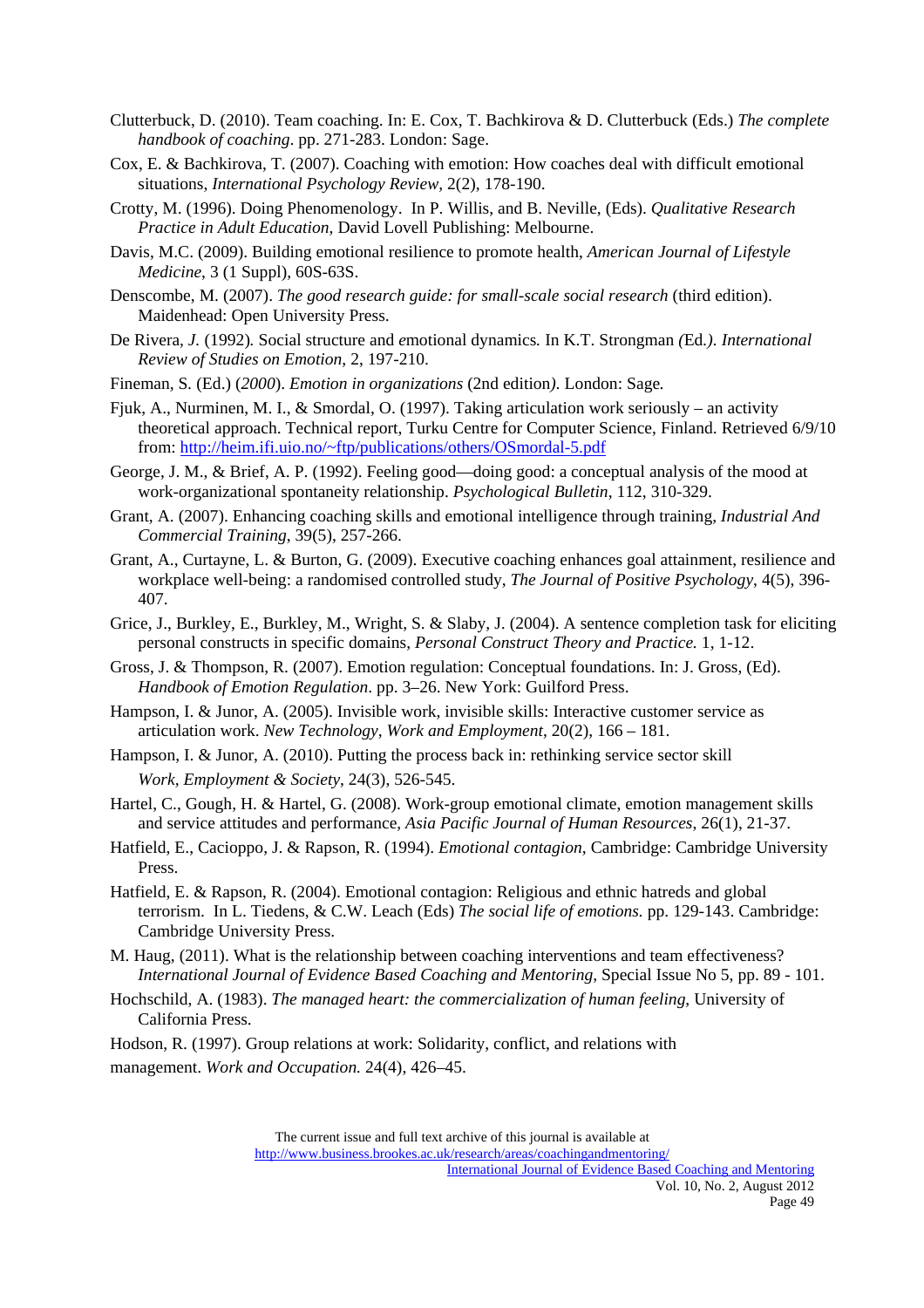Hudson, F. M. (1999). *The handbook of coaching: A comprehensive resource guide for managers, executives, consultants, and human resource professionals*. San Francisco: Jossey-Bass.

- Ives, Y. & Cox, E. (2012). *Goal Focused Coaching,* New York: Routledge.
- Judge*,* T.A*.* & Kammeyer*-*Mueller*,* J.D. (2008*)*. Affect, satisfaction and performance, In N. M. Ashkanasy & C. L. Cooper (Eds.). *Research companion to emotion in organizations* (pp. 136-151). Cheltenham, UK: Edward Elgar.
- Kemmis, S., & McTaggart, R. (2005). Participatory action research: Communicative action and the public sphere. In N. Denzin & Y. Lincoln (Eds.), *Handbook of qualitative research* (3rd ed.) (pp. 559-604). Thousand Oaks, CA: Sage.
- Lee, G. (2003). Leadership Coaching: From personal insight to organizational performance, London: CIPD.
- Lindebaum, D. (2009). Rhetoric or remedy? A critique on developing emotional intelligence, *Academy of Management Learning and Education*, 8, 2, 225 – 237.
- Miln Smith, D. & Leicester, S. (1996). *Hug the monster,* London: Ryder.
- Morgan, L. D. (ed.) (1993). *Successful focus groups: Advancing the state of the art*, Newbury Park: Sage Publications.
- Neenan*,* M. & Dryden, W. (2002*). Life coaching: A cognitive behavioural approach.* London: Brunner-Routledge.
- Nielsen, E. A & Norreklit H. (2009). A discourse analysis of the disciplinary power of management coaching. *Society and Business Review*, 4, 3, 202-214.
- Olivero, G., Bane, K., & Kopelman, R. E. (1997). Executive coaching as a transfer of training tool: Effects on productivity in a public agency. *Public Personnel Management 26*, 4, 461-469.
- Payne, J. (2009). Emotional labour and skill: A reappraisal, G*ender, Work and Organization*. 16(3), 348 367.
- Peltier*,* B. (2001) *The Psychology of Executive Coaching: Theory and Application.* New-York: Brunner-Routledge.
- Penney, L. M., & Spector, P. E. (2008). Emotions and counterproductive work behavior. In N. M. Ashkanasy & C. L. Cooper (Eds.). *Research companion to emotion in organizations* (pp. 183‐196). Cheltenham, UK: Edward Elgar.
- Reason P. & Bradbury H. (2006). *Handbook of action research,* London: Sage.
- Rotter, J.B. & Rafferty, J.E. (1950). *The Rotter incomplete sentences blank manual: College form.* New York: Psychological Corporation.
- Rotter, J.B. (1966). Generalized expectancies of internal versus external control of reinforcements. *Psychological Monographs, 80* (whole no. 609)
- Saavedra, R. (2008). Kindling fires and extinguishing candles: the wind of mood contagion in work groups. In Ashkanasy & Cooper (Eds) *Research Companion to Emotion in Organisations.* (pp. 423 - 440). Cheltenham: Edward Elgar Publishing Ltd.
- Seymour, D. & Sandiford, P. (2005). Learning emotion rules in service organisations: socialization and training in the public house sector. *Work Employment Society.* 19, 547-564.
- Schweingruber, D. & Berns, N. (2005). Shaping the selves of young salespeople through emotion management, *Journal Of Contemporary Ethnography*. 34, 6, 679-706.
- Shulman, L. (1999). *The skills of helping individuals and groups, Belmont: Brooks/Cole.*
- Slaski, M. and Cartwright, S. (2003) Emotional intelligence training and its implications for stress, health and performance, *Stress and Health*, 19, 233–239.

The current issue and full text archive of this journal is available at http://www.business.brookes.ac.uk/research/areas/coachingandmentoring/

International Journal of Evidence Based Coaching and Mentoring Vol. 10, No. 2, August 2012